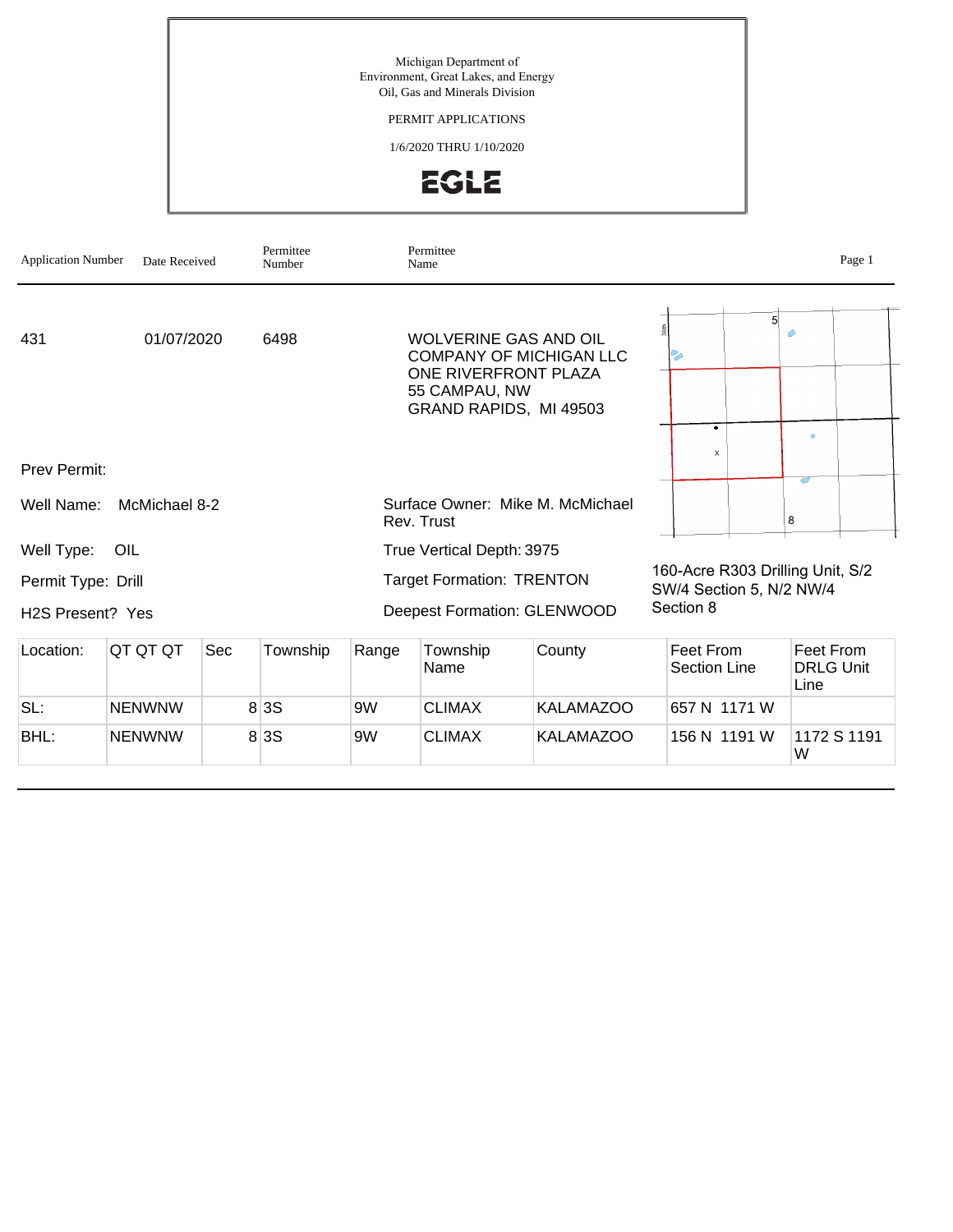|                                              |                                 |                      |          | Michigan Department of<br>Oil, Gas and Minerals Division<br>PERMIT LIST | Environment, Great Lakes, and Energy                                           |        |                                                    |        |           |
|----------------------------------------------|---------------------------------|----------------------|----------|-------------------------------------------------------------------------|--------------------------------------------------------------------------------|--------|----------------------------------------------------|--------|-----------|
|                                              |                                 |                      |          | 1/6/2020 THRU 1/10/2020<br><b>EGLE</b>                                  |                                                                                |        |                                                    |        |           |
| Permit Number                                | <b>Issue Date</b>               | Permittee<br>Number  |          | Permittee<br>Name                                                       |                                                                                |        |                                                    | Page 1 |           |
| 61467                                        | 1/10/2020                       | 5320                 |          | PO BOX 1560                                                             | SAVOY ENERGY LP<br>920 HASTINGS STREET, SUITE A<br>TRAVERSE CITY, MI49685-1560 |        |                                                    | x      |           |
|                                              | API Well No: 21-025-62011-01-00 |                      |          |                                                                         |                                                                                |        |                                                    |        |           |
| Prev Permit: 61432                           |                                 |                      |          | <b>LLC</b>                                                              | Surface Owner: PALMITER FARMS,                                                 |        |                                                    | 25     |           |
| Well Name:                                   |                                 | PALMITER FARMS 2-25A |          |                                                                         | True Vertical Depth: 3750FT                                                    |        |                                                    |        |           |
| Well Type:                                   | Oil Well                        |                      |          | <b>RIVER</b>                                                            | <b>Target Formation: TRENTON-BLACK</b>                                         |        |                                                    |        |           |
| Permit Type:<br>H <sub>2</sub> S Present? No | Re-Entry                        |                      |          | <b>CHIEN</b>                                                            | Deepest Formation: PRAIRIE DU                                                  |        | 80-Acre R303 Drilling Unit, E/2<br>NW/4 Section 25 |        |           |
| Location:                                    | OT OT OT                        | <b>Sec</b>           | Township | Range                                                                   | Township                                                                       | County | Feet From                                          |        | Feet From |

| Location: | IQT QT QT     | Sec | Township | Range | Township<br><b>Name</b> | County  | Feet From<br>Section Line | Feet From<br><b>DRLG Unit</b><br>Line |
|-----------|---------------|-----|----------|-------|-------------------------|---------|---------------------------|---------------------------------------|
| SL:       | <b>NESENW</b> |     | 25 4 S   | 8W    | <b>ATHENS</b>           | CALHOUN | 1453 N 2337 W             |                                       |
| BHL:      | <b>SWNENW</b> |     | 25 4S    | 8W    | <b>ATHENS</b>           | CALHOUN | 702 N 2304 W              | 702 N 357 E                           |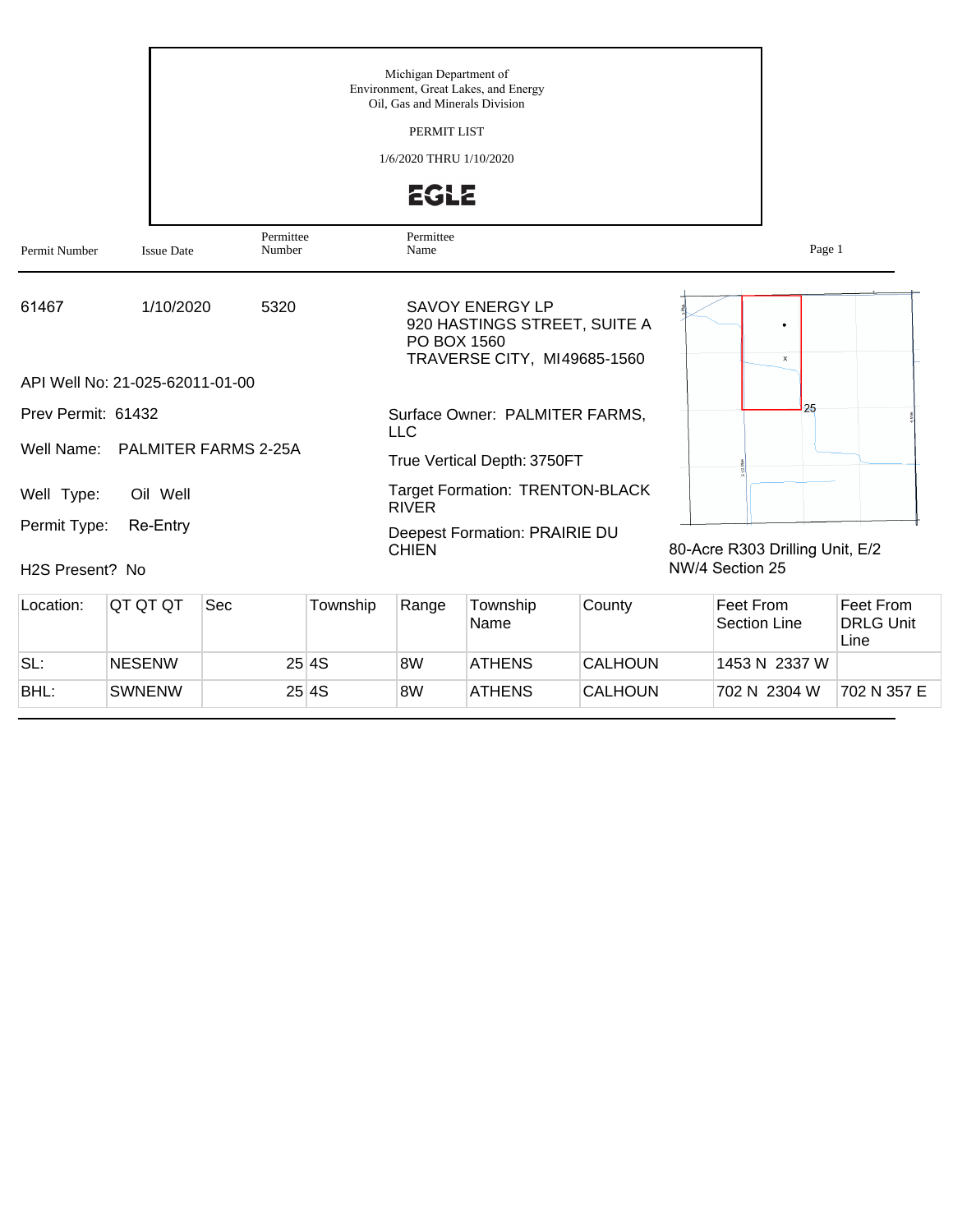Environment, Great Lakes, and Energy

Oil, Gas and Minerals Division

Updated Permits

1/6/2020 THRU 1/10/2020

# EGLE

Permit Number Permittee Number Permittee<br>Name Name Page 1

# **PLUGGING INSTRUCTIONS ISSUED:**

37657 5095 OMIMEX ENERGY INC

> 7950 JOHN T. WHITE ROAD FT WORTH, TX 76120

API Well Number: 21-101-37657-00-00

Well Name: MURRAY & STATE ET AL 1-8

Plug Inst. Issue Date: 1/8/2020

| Location | <b>OT OT OT</b> | <b>Sec</b> Township | Range | Township Name   | County          | l Feet From Section.<br>Line | <b>IFeet From DRLG</b><br>Unit |
|----------|-----------------|---------------------|-------|-----------------|-----------------|------------------------------|--------------------------------|
| SL:      | <b>INWSWNE</b>  | 8 <sub>21N</sub>    | 16W   | <b>MANISTEE</b> | <b>MANISTEE</b> | 1162 S 0 W                   | 1162 S 1290 E                  |
| BHL:     | <b>INWSWNE</b>  | 8 <sub>121</sub> N  | 16W   | <b>MANISTEE</b> | <b>MANISTEE</b> | 1162 S 0 W                   | 1162 S 1290 E                  |

Comment: App to P&A expires on 1/8/21

41045 5095

OMIMEX ENERGY INC

7950 JOHN T. WHITE ROAD FT WORTH, TX 76120

API Well Number: 21-105-41045-00-00

Well Name: ABRAHAMSON ET AL 3-7

Plug Inst. Issue Date: 1/8/2020

| Location | <b>OT OT OT</b> | <b>Sec</b> Township | Range | <b>Township Name</b> | County       | <b>Feet From Section</b><br>Line | Feet From DRLG<br>Unit |
|----------|-----------------|---------------------|-------|----------------------|--------------|----------------------------------|------------------------|
| ISL:     | <b>NENWSW</b>   | 7 I 19 N            | 7W    | <b>VICTORY</b>       | IMASON       | 400 N 708 W                      | 1904 S 460 E           |
| IBHL:    | <b>INENWSW</b>  | 7 I 19 N            | 7W    | <b>VICTORY</b>       | <b>MASON</b> | 400 N 708 W                      | 1904 S 460 E           |

Comment: App to P&A expires on 1/8/21

<u>. . . . . . . .</u>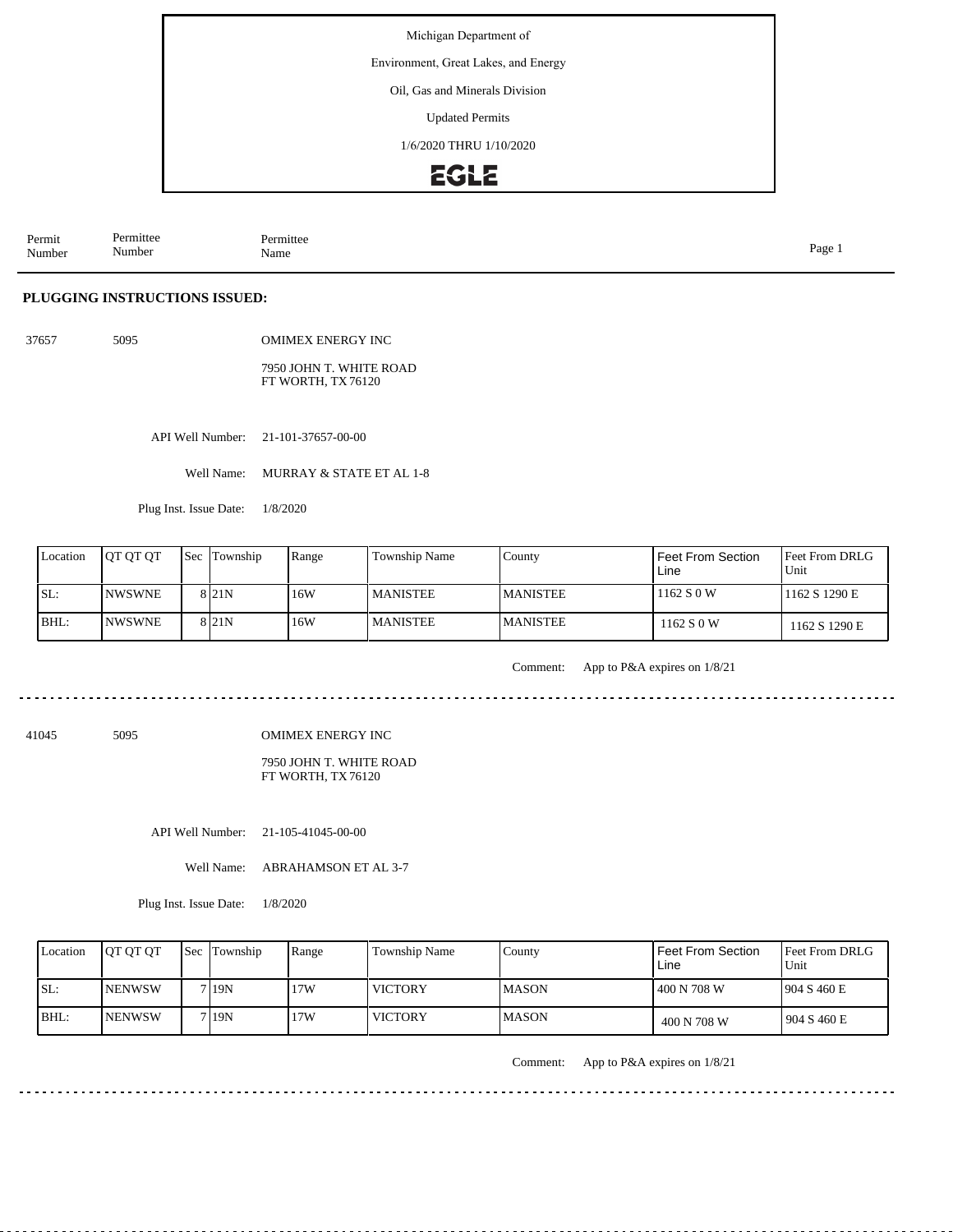## Environment, Great Lakes, and Energy

#### Oil, Gas and Minerals Division

Updated Permits

1/6/2020 THRU 1/10/2020

# EGLE

Permit Number Permittee Number Permittee<br>Name Page 2<br>Name

## **RECORD OF WELL PLUGGING:**

36179 5260

GOODALE ENTERPRISES LLC

0-21 FENNESSY RD SW GRAND RAPIDS, MI 49534

API Well Number: 21-005-36179-00-00

Well Name: HEYDENBERK ET AL 1

Plugging Date: 6/19/2018

| Location | <b>JOT OT OT</b> | <b>Sec</b> Township | Range | <b>Township Name</b> | County         | Feet From Section<br>Line | Feet From DRLG<br>Unit |
|----------|------------------|---------------------|-------|----------------------|----------------|---------------------------|------------------------|
| SL:      | <b>INENWNE</b>   | 8 3 N               | 11W   | WAYLAND              | <b>ALLEGAN</b> | 330 N 1650 E              | 1330 N 330 E           |
| BHL:     | <b>NENWNE</b>    | 8 3 N               | 11W   | WAYLAND              | <b>ALLEGAN</b> | 330 N 1650 E              | 330 N 330 E            |

9708 491

CONSUMERS ENERGY CO

1945 W PARNALL RD JACKSON, MI 49201

API Well Number: 21-035-09708-00-00

Well Name: MICHIGAN GAS STORAGE CO 658

Plugging Date: 11/13/2019

| Location | <b>IOT OT OT</b> | <b>Sec Township</b> | Range | Township Name      | Countv        | <b>Feet From Section</b><br>Line | <b>Feet From DRLG</b><br>Unit |
|----------|------------------|---------------------|-------|--------------------|---------------|----------------------------------|-------------------------------|
| ISL:     | <b>CNNE</b>      | 34 20N              | 16W   | WINTERFIELD        | <b>ICLARE</b> | 1320 S 1320 W                    |                               |
| BHL:     | <b>CNNE</b>      | 34 20N              | 16W   | <b>WINTERFIELD</b> | <b>ICLARE</b> | 1320 S 1320 W                    |                               |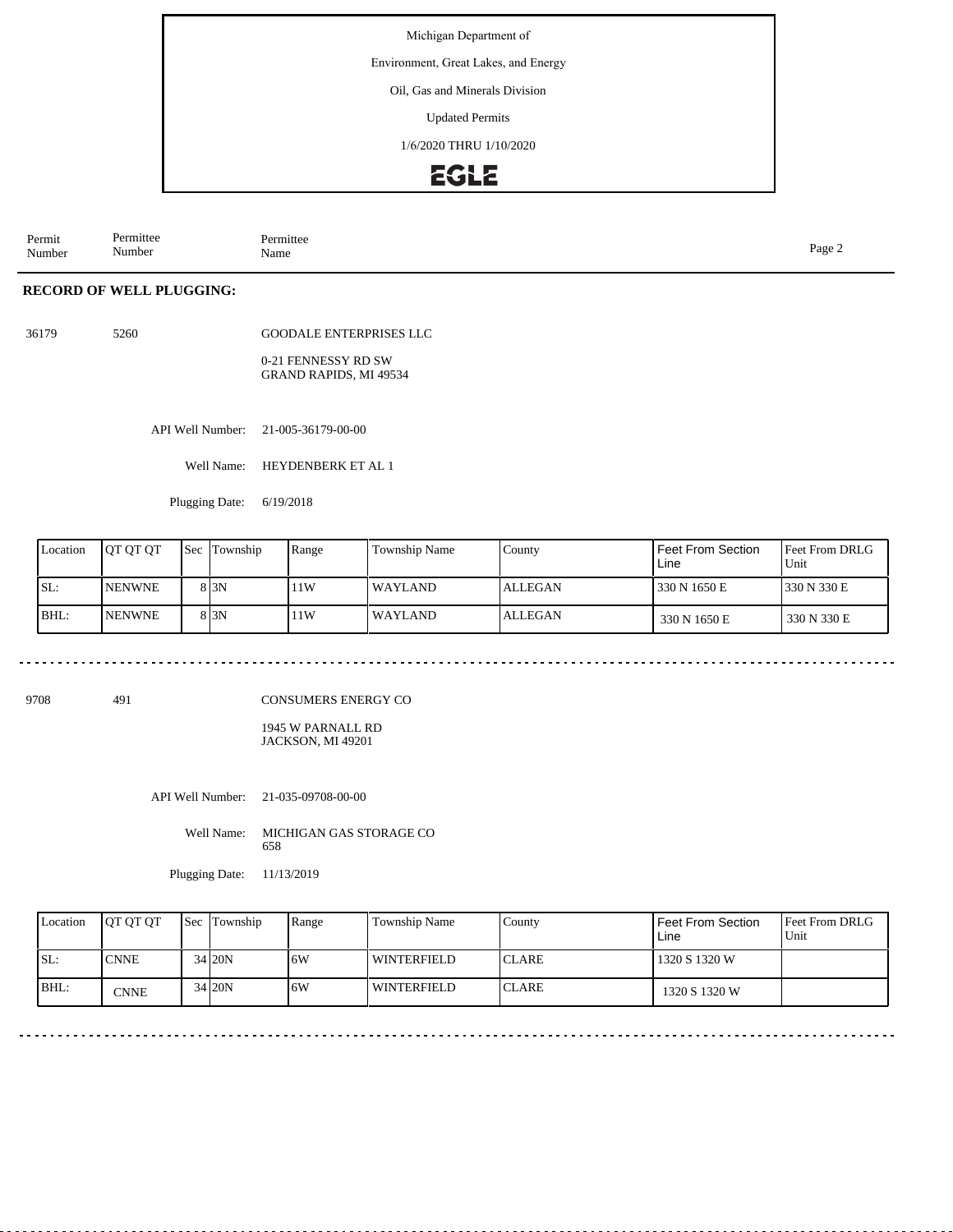## Environment, Great Lakes, and Energy

## Oil, Gas and Minerals Division

Updated Permits

1/6/2020 THRU 1/10/2020

# **EGLE**

| Permit<br>Number | Permittee<br>Number | Permittee<br>Name                                                    | Page 3 |
|------------------|---------------------|----------------------------------------------------------------------|--------|
| 15228            | 491                 | <b>CONSUMERS ENERGY CO</b><br>1945 W PARNALL RD<br>JACKSON, MI 49201 |        |
|                  | API Well Number:    | 21-035-15228-00-00                                                   |        |
|                  | Well Name:          | MICH GAS STORAGE 436                                                 |        |
|                  | Plugging Date:      | 11/12/2019                                                           |        |
|                  |                     |                                                                      |        |

| Location | <b>IOT OT OT</b> | <b>Sec Township</b> | Range | <b>Township Name</b> | Countv       | Feet From Section<br>Line | <b>Feet From DRLG</b><br>Unit |
|----------|------------------|---------------------|-------|----------------------|--------------|---------------------------|-------------------------------|
| SL:      | <b>CNNENE</b>    | 6 <sub>19</sub> N   | 16W   | <b>REDDING</b>       | <b>CLARE</b> | 1660 N 660 E              |                               |
| IBHL:    | <b>CNNENE</b>    | 6 <sub>19</sub> N   | 16W   | <b>REDDING</b>       | <b>CLARE</b> | 660 N 660 E               |                               |

20656 491

CONSUMERS ENERGY CO

1945 W PARNALL RD JACKSON, MI 49201

API Well Number: 21-035-20656-00-00

Well Name: M G S C 918

Plugging Date: 11/5/2019

<u>. . . . . . . .</u>

| Location | <b>OT OT OT</b> | <b>Sec</b> Township | Range | Township Name      | Countv        | Feet From Section<br>Line | <b>Feet From DRLG</b><br>Unit |
|----------|-----------------|---------------------|-------|--------------------|---------------|---------------------------|-------------------------------|
| SL:      | <b>SENESW</b>   | 28 <sub>120</sub> N | 6W    | WINTERFIELD        | <b>ICLARE</b> | 1220 N 100 E              |                               |
| BHL:     | <b>SENESW</b>   | 28 <sub>120</sub> N | 6W    | <b>WINTERFIELD</b> | <b>ICLARE</b> | 1220 N 100 E              |                               |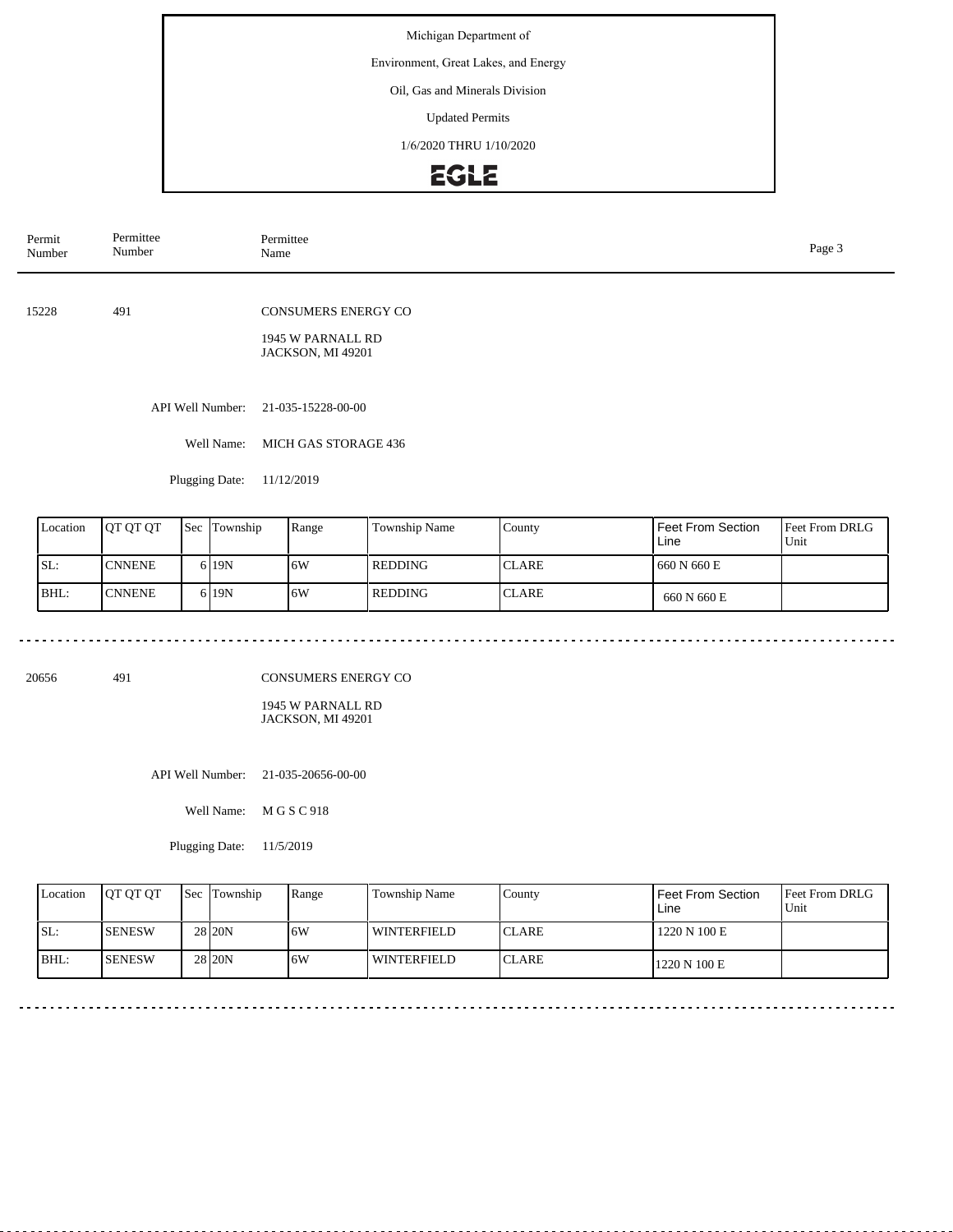## Environment, Great Lakes, and Energy

### Oil, Gas and Minerals Division

Updated Permits

1/6/2020 THRU 1/10/2020

# **EGLE**

| Permit<br>Number | Permittee<br>Number | Permittee<br>Name                                                                                   |                           | Page 4 |
|------------------|---------------------|-----------------------------------------------------------------------------------------------------|---------------------------|--------|
| 61240            | 7565                | MILLER ENERGY COMPANY LLC<br>10850 EAST TRAVERSE HWY<br><b>SUITE 5595</b><br>TRAVERSE CITY, MI49684 |                           |        |
|                  | API Well Number:    | 21-051-62009-00-00                                                                                  |                           |        |
|                  | Well Name:          | KAISER 1-19                                                                                         | True Vertical Depth: 4000 |        |
|                  | Plugging Date:      | 8/14/2018                                                                                           |                           |        |

| Location | IOT OT OT     | <b>Sec</b> | Township  | Range | Township Name | County         | Feet From Section<br>Line | <b>Feet From DRLG</b><br>Unit |
|----------|---------------|------------|-----------|-------|---------------|----------------|---------------------------|-------------------------------|
| ISL:     | <b>SENWSW</b> |            | 19 I 19 N | 1W    | l GLADWIN-    | IGLADWIN       | 1924 S 796 W              |                               |
| BHL:     | <b>SWNESW</b> |            | 19 I 19 N | 1W    | l GLADWIN     | <b>GLADWIN</b> | 1959 S 1304 W             | $1626 S$ 1304 W               |

61266 7565

MILLER ENERGY COMPANY LLC 10850 EAST TRAVERSE HWY SUITE 5595 TRAVERSE CITY, MI49684

API Well Number: 21-051-62009-01-00

Well Name: KAISER 1-19A

Plugging Date: 8/14/2018

True Vertical Depth: 3906

| Location | <b>OT OT OT</b> | Sec Township | Range | Township Name  | County   | l Feet From Section<br>Line | <b>Feet From DRLG</b><br>Unit |
|----------|-----------------|--------------|-------|----------------|----------|-----------------------------|-------------------------------|
| SL:      | <b>SENWSW</b>   | 19119N       | 1W    | <b>GLADWIN</b> | IGLADWIN | l 1924 S 796 W              |                               |
| IBHL:    | <b>ISWNESW</b>  | 19119N       | 1W    | <b>GLADWIN</b> | IGLADWIN | l 1977 S 1518 W             | 1629 S 1518 W                 |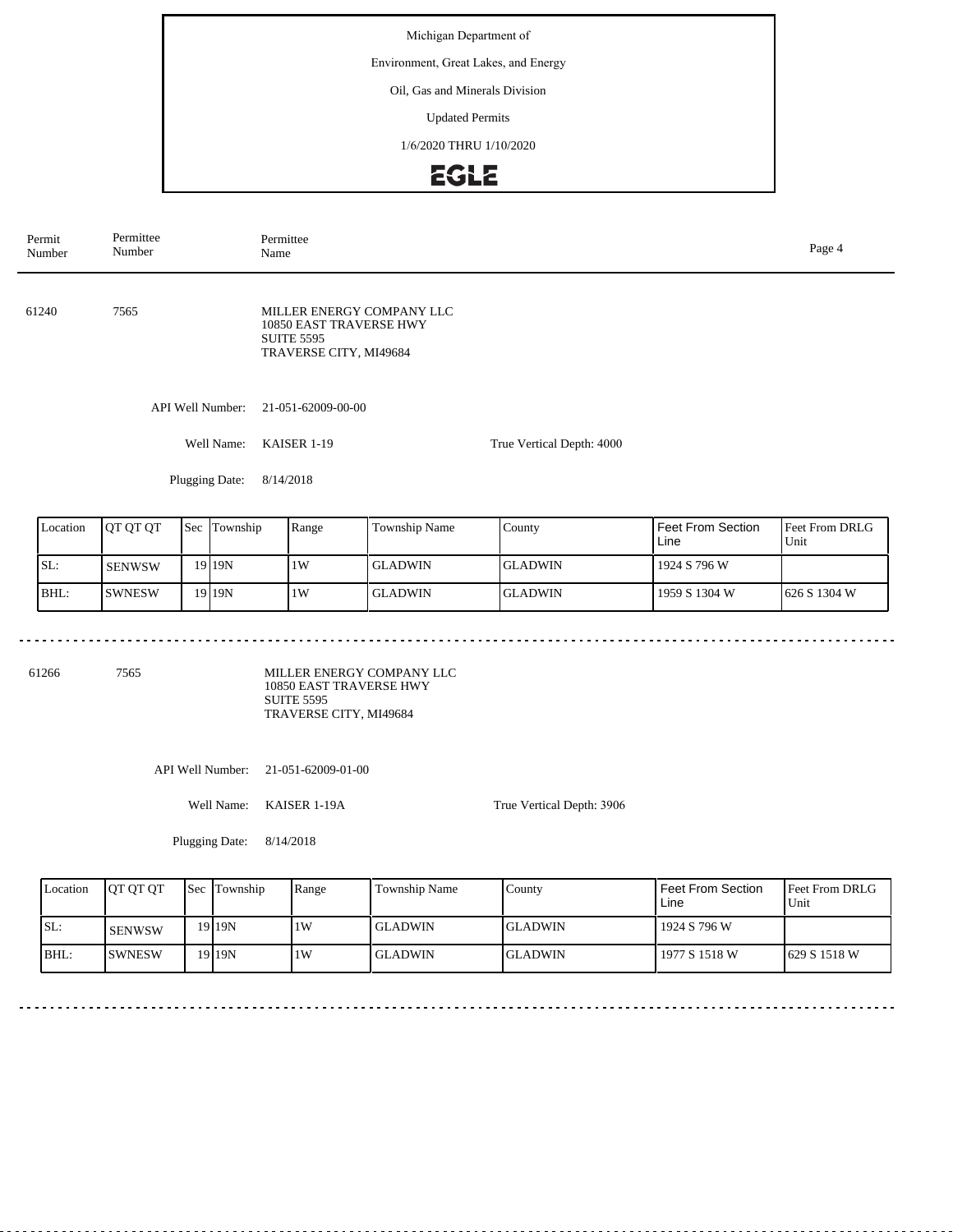# Environment, Great Lakes, and Energy

## Oil, Gas and Minerals Division

Updated Permits

1/6/2020 THRU 1/10/2020

# **EGLE**

| Permit<br>Number | Permittee<br>Number | Permittee<br>Name                                                    | Page 5 |
|------------------|---------------------|----------------------------------------------------------------------|--------|
| 7750             | 491                 | CONSUMERS ENERGY CO<br>1945 W PARNALL RD<br><b>JACKSON, MI 49201</b> |        |
|                  | API Well Number:    | 21-113-07750-00-00                                                   |        |
|                  | Well Name:          | M G S C 101                                                          |        |
|                  | Plugging Date:      | 11/7/2019                                                            |        |
|                  |                     |                                                                      |        |

| Location | IOT OT OT   | Sec | Township           | Range | Township Name    | County            | <b>Feet From Section</b><br>Line | <b>Feet From DRLG</b><br>Unit |
|----------|-------------|-----|--------------------|-------|------------------|-------------------|----------------------------------|-------------------------------|
| SL:      | <b>CNNW</b> |     | 22 <sub>11</sub> N | 7W    | <b>RIVERSIDE</b> | <b>IMISSAUKEE</b> | 1320 N 1320 W                    |                               |
| BHL:     | <b>CNNW</b> |     | 22 <sub>11</sub> N | 7W    | <b>RIVERSIDE</b> | <b>IMISSAUKEE</b> | 1320 N 1320 W                    |                               |

 $\cdots$ 

---------

17691 491

CONSUMERS ENERGY CO

1945 W PARNALL RD JACKSON, MI 49201

API Well Number: 21-113-17691-00-00

Well Name: M G S C 157

Plugging Date: 11/7/2019

<u>. . . . . . . .</u>

| Location | <b>OT OT OT</b> | <b>Sec</b> Township | Range | Township Name    | County            | Feet From Section<br>Line | <b>Feet From DRLG</b><br>Unit |
|----------|-----------------|---------------------|-------|------------------|-------------------|---------------------------|-------------------------------|
| ISL:     | <b>CNENE</b>    | 19 <sub>21N</sub>   | 7W    | <b>RIVERSIDE</b> | <b>IMISSAUKEE</b> | 660 N 660 E               |                               |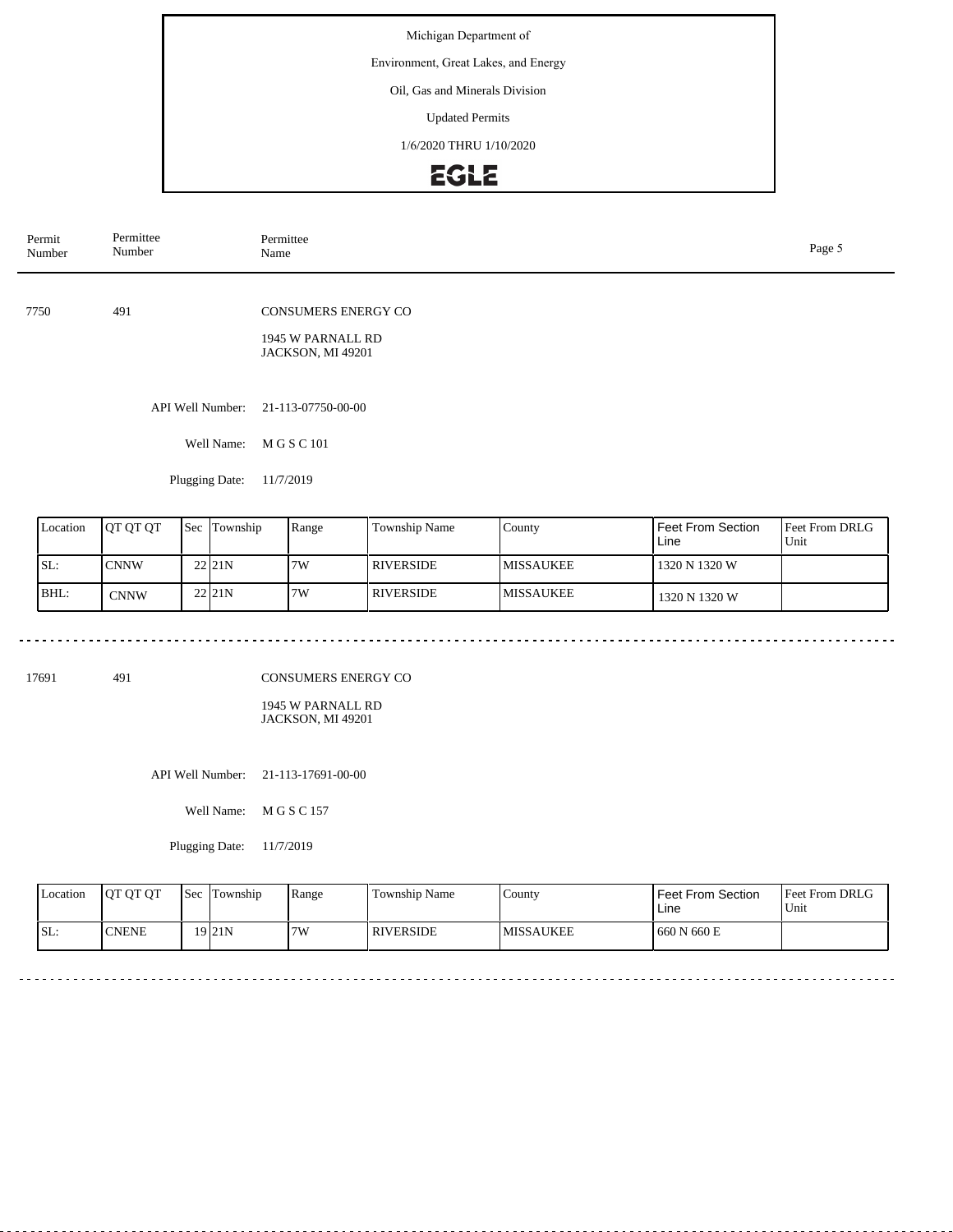# Environment, Great Lakes, and Energy

### Oil, Gas and Minerals Division

Updated Permits

1/6/2020 THRU 1/10/2020

# **EGLE**

| Permit<br>Number | Permittee<br>Number | Permittee<br>Page 6<br>Name                                                                                  |  |  |  |  |
|------------------|---------------------|--------------------------------------------------------------------------------------------------------------|--|--|--|--|
| 58705            | 100                 | APOLLO EXPLORATION AND<br>DEVELOPMENT INC<br>1710 E REMUS ROAD<br>PO BOX 190<br>MOUNT PLEASANT, MI48804-0190 |  |  |  |  |
|                  |                     | API Well Number: 21-147-58705-00-00                                                                          |  |  |  |  |
|                  | Well Name:          | OLCZAK 1-32                                                                                                  |  |  |  |  |

Plugging Date: 8/28/2019

| Location | <b>OT OT OT</b> | <b>Sec Township</b> | Range | <b>Township Name</b> | County       | Feet From Section<br>Line | <b>IFeet From DRLG</b><br>'Unit |
|----------|-----------------|---------------------|-------|----------------------|--------------|---------------------------|---------------------------------|
| SL:      | <b>SWSWSE</b>   | 32 J <sub>6</sub> N | 15E   | WALES                | ISAINT CLAIR | 675 S 2003 E              | 1675 S 668 W                    |
| BHL:     | <b>SWSWSE</b>   | 32 J <sub>6</sub> N | 15E   | <b>WALES</b>         | ISAINT CLAIR | 675 S 2003 E              | <b>1675 S 668 W</b>             |

60708 6435

# DEEP RIVER ENERGY LLC

314 S. NINTH, SUITE 2 SAINT CLAIR, MI 48079

API Well Number: 21-147-60329-01-00

Well Name: DEEP BLU 1-2 HD1 BDW

Plugging Date: 12/11/2019

Feet From DRLG Unit 105 S 2082 E 1347 S 1432 W Feet From Section Line County SAINT CLAIR SAINT CLAIR Location | QT QT QT | Sec | Township | Range | Township Name SL: BHL: SWSWSE SWNESW Sec Township 2 6N  $2|6N$ 16E 16E KIMBALL KIMBALL

True Vertical Depth: 5261